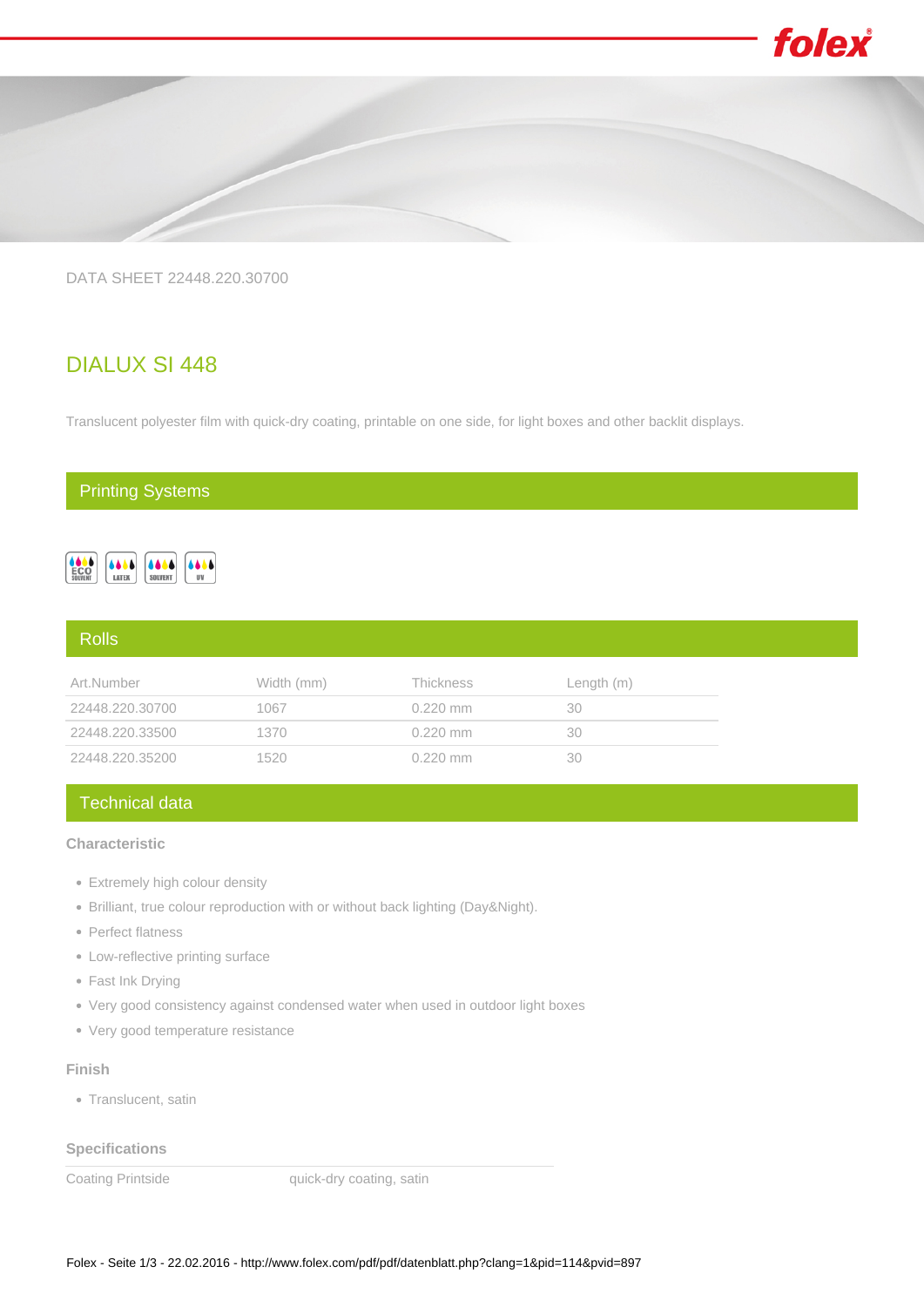



| VVIULII (IIIIIII <i>)</i> | $1 \cup \cup I$ |  |
|---------------------------|-----------------|--|
| Thickness                 | $0.220$ mm      |  |
| Core Diameter             | 76 mm           |  |
| Length (m)                | 30              |  |
| Opacity                   | 0.40            |  |
| <b>Base Material</b>      | Polyester       |  |
| Packing quantity          | 1 roll          |  |

#### **Compatibility**

- Useable on most large format Ink Jet printers using latex inks.
- Useable on most large format Ink Jet printers using solvent ink systems.
- Useable on most large format Ink Jet printers using UV curing ink systems.

#### **Handling**

- In regard to humidity: High air humidity during the printing process may lead to banding in the direction of printing and to striations in the print image caused by the transport or press rolls.
- Note for temperature setting: Before printing you must check that the correct drying temperature has been set by carrying out a trial print. Too high drying temperatures can lead to a deformation of the film which can later cause further problems while processing.
- Note for Drying time / Processing: The VOC which are contained in solvent and latex inks must be fully dried before further processing. For this reason it is necessary to take long enough drying times into account. The drying time of the printed media depends very much on the quantity of solvent applied. When printing the film in a roll-to-roll process, the printed strip must be unrolled and laid flat as soon as possible until final drying. Solvent residues due to insufficient drying times can lead to blocking during transport in rolled-up form. During lamination such residues can negatively impact the quality of the finished product (flatness, shrinkage behaviour, anchorage, etc...).
- It is necessary to protect the surface if it is subject over a long time to abrasion or any other mechanical influences, to dirt or humidity. The lamination can be done right to the edges or over the edges. The user should check before using what is more appropriate.
- We recommend to use self-adhesive laminating foils for cold lamination or appropriate liquid lamination products.

#### **Storage**

After printing the remaining roll must be removed from the plotter and stored in its closed original packing in a cool and dry environment.

#### **Product liability clause**

The foregoing information and any consulting provided by us in terms of application engineering shall be given to our best knowledge, but shall not be considered binding information neither with regard to any third party industrial property rights. Any such consulting shall not relieve you from your own review of our current consulting information as to